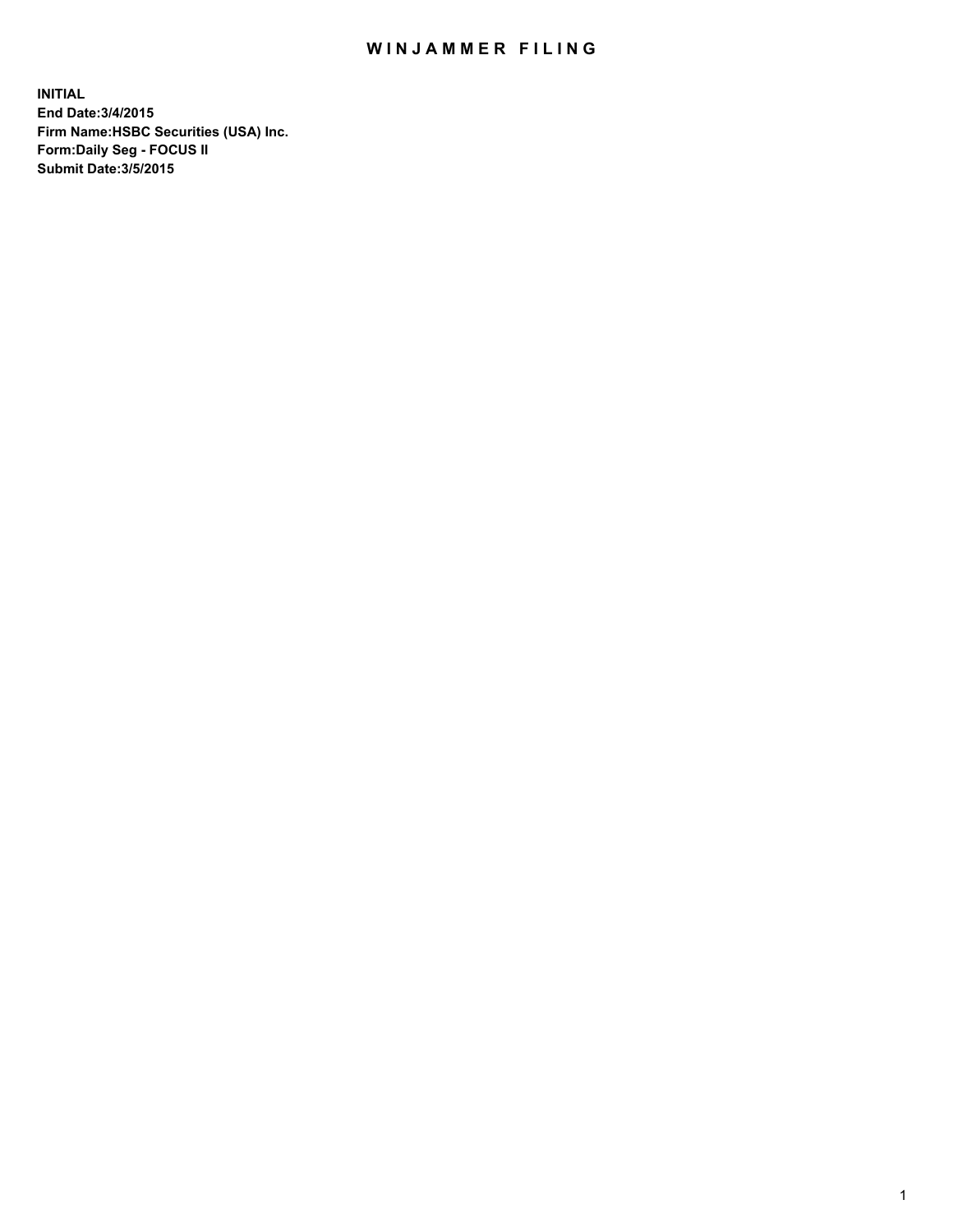## **INITIAL End Date:3/4/2015 Firm Name:HSBC Securities (USA) Inc. Form:Daily Seg - FOCUS II Submit Date:3/5/2015 Daily Segregation - Cover Page**

| Name of Company<br><b>Contact Name</b><br><b>Contact Phone Number</b><br><b>Contact Email Address</b>                                                                                                                                                                                                                         | <b>HSBC Securities (USA) Inc.</b><br><b>Steven Richardson</b><br>212-525-6445<br>steven.richardson@us.hsbc.com |
|-------------------------------------------------------------------------------------------------------------------------------------------------------------------------------------------------------------------------------------------------------------------------------------------------------------------------------|----------------------------------------------------------------------------------------------------------------|
| FCM's Customer Segregated Funds Residual Interest Target (choose one):<br>a. Minimum dollar amount: ; or<br>b. Minimum percentage of customer segregated funds required:% ; or<br>c. Dollar amount range between: and; or<br>d. Percentage range of customer segregated funds required between: % and %.                      | 50,000,000<br>00<br>0 <sub>0</sub>                                                                             |
| FCM's Customer Secured Amount Funds Residual Interest Target (choose one):<br>a. Minimum dollar amount: ; or<br>b. Minimum percentage of customer secured funds required:%; or<br>c. Dollar amount range between: and; or<br>d. Percentage range of customer secured funds required between:% and%.                           | 10,000,000<br>0 <sub>0</sub><br>0 <sub>0</sub>                                                                 |
| FCM's Cleared Swaps Customer Collateral Residual Interest Target (choose one):<br>a. Minimum dollar amount: ; or<br>b. Minimum percentage of cleared swaps customer collateral required:%; or<br>c. Dollar amount range between: and; or<br>d. Percentage range of cleared swaps customer collateral required between:% and%. | 30,000,000<br>0 <sub>0</sub><br>00                                                                             |

Attach supporting documents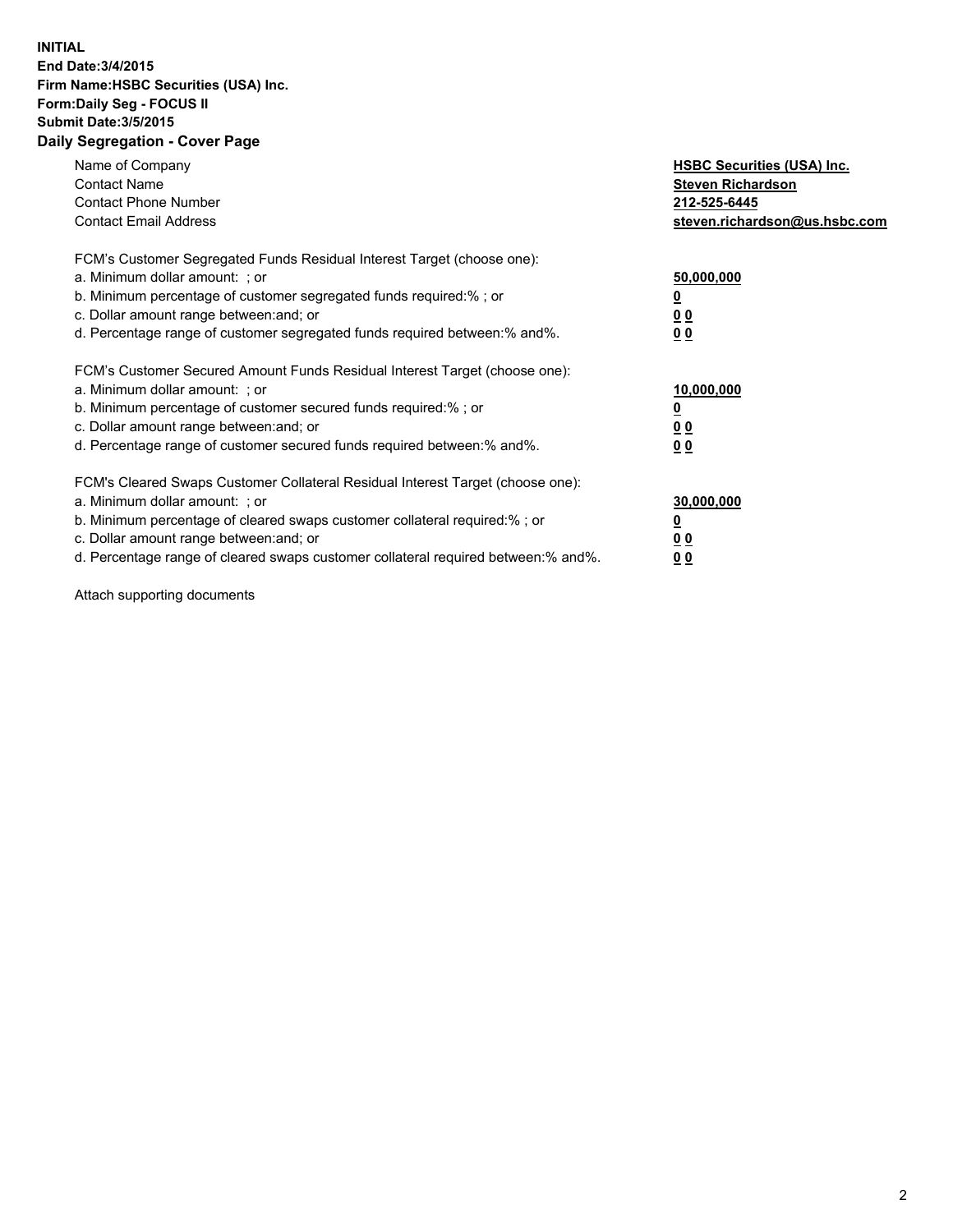**INITIAL End Date:3/4/2015 Firm Name:HSBC Securities (USA) Inc. Form:Daily Seg - FOCUS II Submit Date:3/5/2015 Daily Segregation - Secured Amounts** Foreign Futures and Foreign Options Secured Amounts Amount required to be set aside pursuant to law, rule or regulation of a foreign government or a rule of a self-regulatory organization authorized thereunder **0** [7305] 1. Net ledger balance - Foreign Futures and Foreign Option Trading - All Customers A. Cash **72,779,850** [7315] B. Securities (at market) **18,418,026** [7317] 2. Net unrealized profit (loss) in open futures contracts traded on a foreign board of trade **53,346,618** [7325] 3. Exchange traded options a. Market value of open option contracts purchased on a foreign board of trade **0** [7335] b. Market value of open contracts granted (sold) on a foreign board of trade **0** [7337] 4. Net equity (deficit) (add lines 1. 2. and 3.) **144,544,494** [7345] 5. Account liquidating to a deficit and account with a debit balances - gross amount **524,617** [7351] Less: amount offset by customer owned securities **-522,317** [7352] **2,300** [7354] 6. Amount required to be set aside as the secured amount - Net Liquidating Equity Method (add lines 4 and 5) **144,546,794** [7355] 7. Greater of amount required to be set aside pursuant to foreign jurisdiction (above) or line 6. **144,546,793** [7360] FUNDS DEPOSITED IN SEPARATE REGULATION 30.7 ACCOUNTS 1. Cash in banks A. Banks located in the United States **49,812,442** [7500] B. Other banks qualified under Regulation 30.7 **0** [7520] **49,812,442** [7530] 2. Securities A. In safekeeping with banks located in the United States **63,418,026** [7540] B. In safekeeping with other banks qualified under Regulation 30.7 **0** [7560] **63,418,026** [7570] 3. Equities with registered futures commission merchants A. Cash **0** [7580] B. Securities **0** [7590] C. Unrealized gain (loss) on open futures contracts **0** [7600] D. Value of long option contracts **0** [7610] E. Value of short option contracts **0** [7615] **0** [7620] 4. Amounts held by clearing organizations of foreign boards of trade A. Cash **0** [7640] B. Securities **0** [7650] C. Amount due to (from) clearing organization - daily variation **0** [7660] D. Value of long option contracts **0** [7670] E. Value of short option contracts **0** [7675] **0** [7680] 5. Amounts held by members of foreign boards of trade A. Cash **27,223,596** [7700] B. Securities **0** [7710] C. Unrealized gain (loss) on open futures contracts **53,346,618** [7720] D. Value of long option contracts **0** [7730] E. Value of short option contracts **0** [7735] **80,570,214** [7740] 6. Amounts with other depositories designated by a foreign board of trade **0** [7760] 7. Segregated funds on hand **0** [7765] 8. Total funds in separate section 30.7 accounts **193,800,682** [7770] 9. Excess (deficiency) Set Aside for Secured Amount (subtract line 7 Secured Statement Page 1 from Line 8) **49,253,889** [7380] 10. Management Target Amount for Excess funds in separate section 30.7 accounts **36,982,539** [7780] 11. Excess (deficiency) funds in separate 30.7 accounts over (under) Management Target **12,271,350** [7785]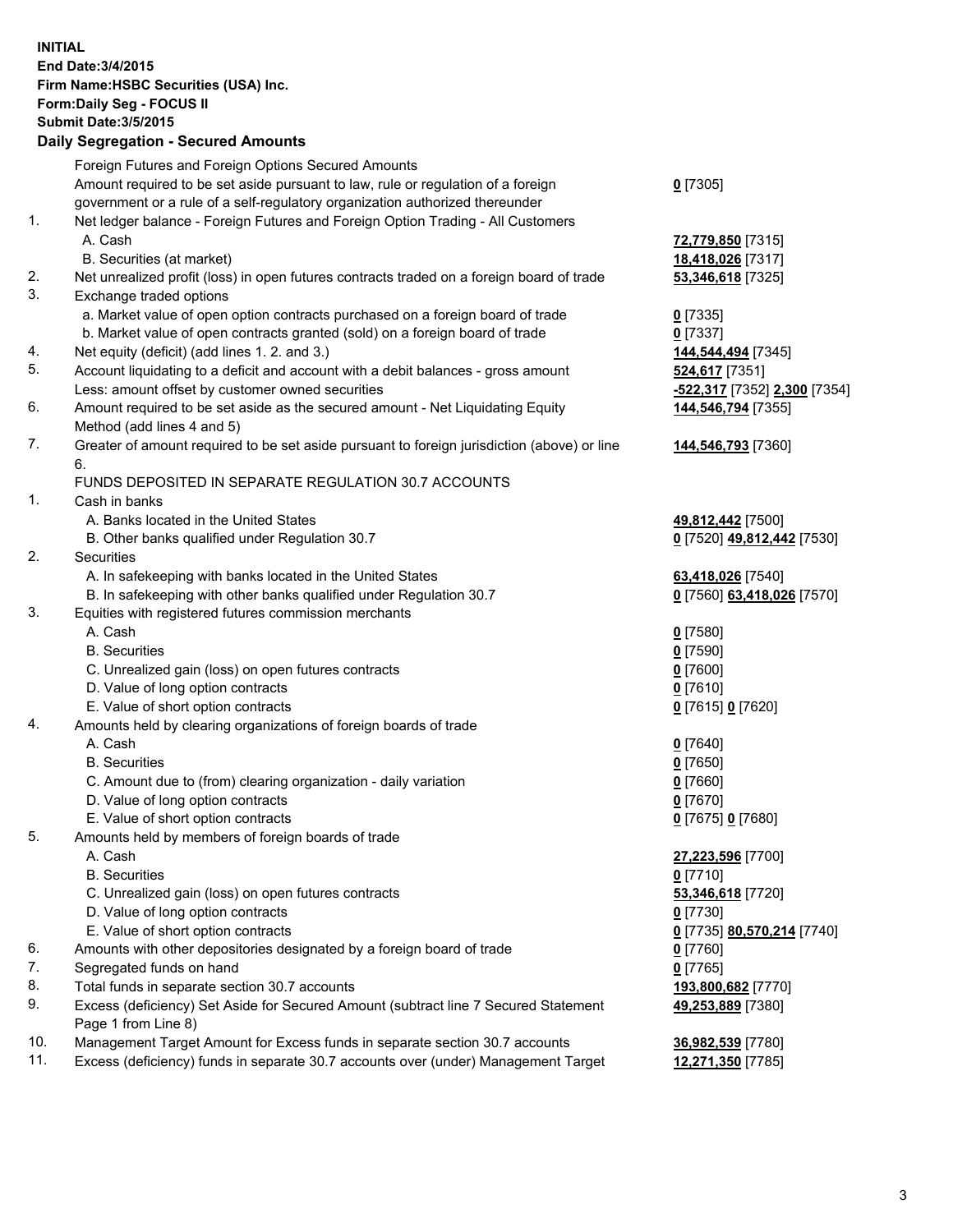| <b>INITIAL</b> | End Date: 3/4/2015<br>Firm Name: HSBC Securities (USA) Inc.<br>Form: Daily Seg - FOCUS II<br><b>Submit Date: 3/5/2015</b><br>Daily Segregation - Segregation Statement |                            |
|----------------|------------------------------------------------------------------------------------------------------------------------------------------------------------------------|----------------------------|
|                | SEGREGATION REQUIREMENTS(Section 4d(2) of the CEAct)                                                                                                                   |                            |
| 1.             | Net ledger balance                                                                                                                                                     |                            |
|                | A. Cash                                                                                                                                                                | $-183,806,012$ [7010]      |
|                | B. Securities (at market)                                                                                                                                              | 649,600,499 [7020]         |
| 2.             | Net unrealized profit (loss) in open futures contracts traded on a contract market                                                                                     | 500,926,363 [7030]         |
| 3.             | Exchange traded options                                                                                                                                                |                            |
|                | A. Add market value of open option contracts purchased on a contract market                                                                                            | 98,518,843 [7032]          |
|                | B. Deduct market value of open option contracts granted (sold) on a contract market                                                                                    | -7,177,063 [7033]          |
| 4.             | Net equity (deficit) (add lines 1, 2 and 3)                                                                                                                            | 1,058,062,630 [7040]       |
| 5.             | Accounts liquidating to a deficit and accounts with                                                                                                                    |                            |
|                | debit balances - gross amount                                                                                                                                          | 1,683,566 [7045]           |
| 6.             | Less: amount offset by customer securities                                                                                                                             | -1,683,566 [7047] 0 [7050] |
|                | Amount required to be segregated (add lines 4 and 5)<br>FUNDS IN SEGREGATED ACCOUNTS                                                                                   | 1,058,062,630 [7060]       |
| 7.             | Deposited in segregated funds bank accounts                                                                                                                            |                            |
|                | A. Cash                                                                                                                                                                | 22,312,753 [7070]          |
|                | B. Securities representing investments of customers' funds (at market)                                                                                                 | $0$ [7080]                 |
|                | C. Securities held for particular customers or option customers in lieu of cash (at                                                                                    | 88,025,998 [7090]          |
|                | market)                                                                                                                                                                |                            |
| 8.             | Margins on deposit with derivatives clearing organizations of contract markets                                                                                         |                            |
|                | A. Cash                                                                                                                                                                | 244,021,999 [7100]         |
|                | B. Securities representing investments of customers' funds (at market)                                                                                                 | 123,217,505 [7110]         |
|                | C. Securities held for particular customers or option customers in lieu of cash (at                                                                                    | 561,574,501 [7120]         |
|                | market)                                                                                                                                                                |                            |
| 9.             | Net settlement from (to) derivatives clearing organizations of contract markets                                                                                        | 5,170,877 [7130]           |
| 10.            | Exchange traded options                                                                                                                                                |                            |
|                | A. Value of open long option contracts                                                                                                                                 | 98,518,843 [7132]          |
|                | B. Value of open short option contracts                                                                                                                                | -7,177,063 [7133]          |
| 11.            | Net equities with other FCMs                                                                                                                                           |                            |
|                | A. Net liquidating equity                                                                                                                                              | 27,175,931 [7140]          |
|                | B. Securities representing investments of customers' funds (at market)                                                                                                 | $0$ [7160]                 |
|                | C. Securities held for particular customers or option customers in lieu of cash (at                                                                                    | $0$ [7170]                 |
|                | market)                                                                                                                                                                |                            |
| 12.            | Segregated funds on hand                                                                                                                                               | $0$ [7150]                 |
| 13.            | Total amount in segregation (add lines 7 through 12)                                                                                                                   | 1,162,841,344 [7180]       |
| 14.            | Excess (deficiency) funds in segregation (subtract line 6 from line 13)                                                                                                | 104,778,714 [7190]         |
| 15.            | Management Target Amount for Excess funds in segregation                                                                                                               | 50,000,000 [7194]          |
| 16.            | Excess (deficiency) funds in segregation over (under) Management Target Amount                                                                                         | 54,778,714 [7198]          |
|                | Excess                                                                                                                                                                 |                            |